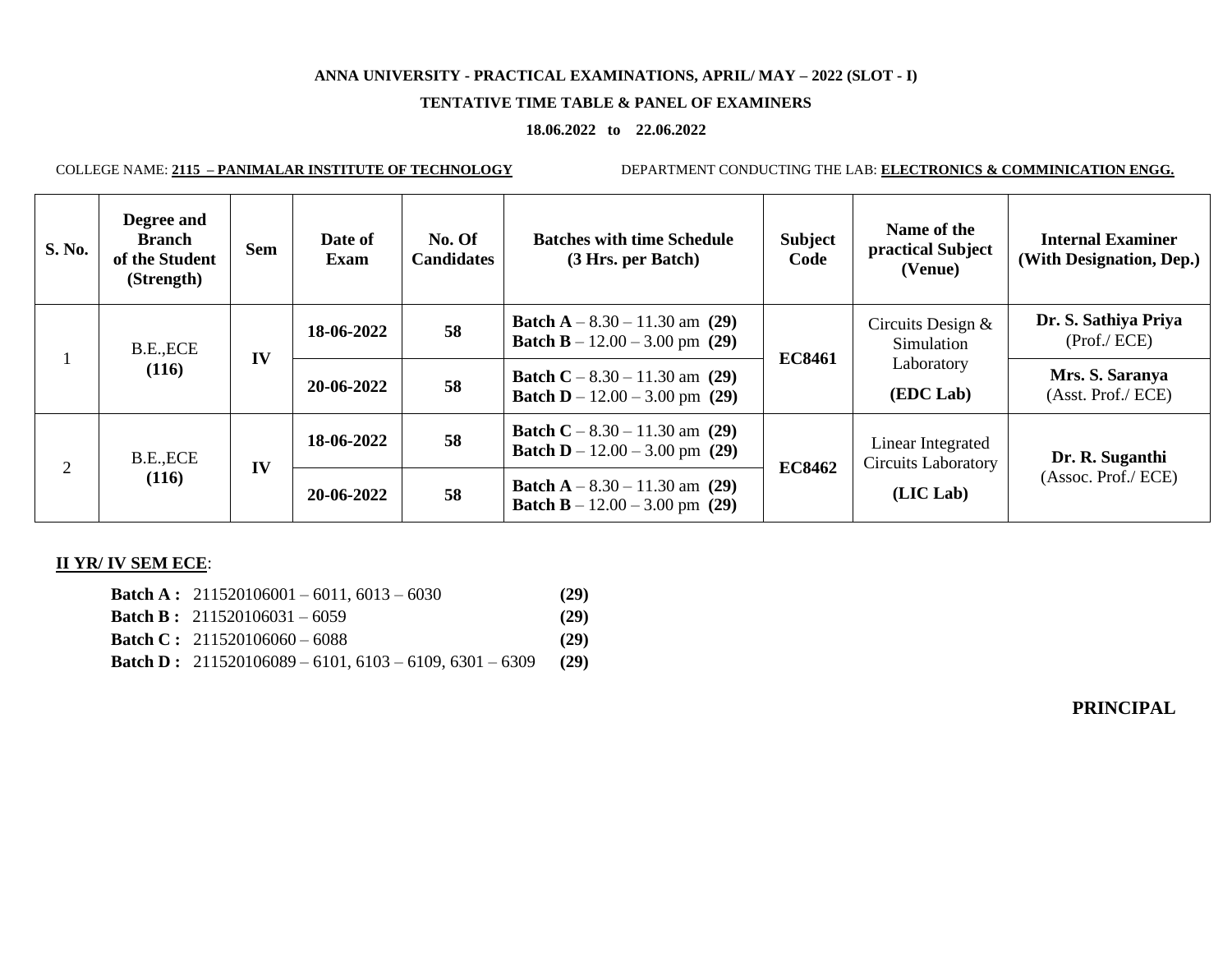# **TENTATIVE TIME TABLE & PANEL OF EXAMINERS**

#### **18.06.2022 to 22.06.2022**

COLLEGE NAME: **2115 – PANIMALAR INSTITUTE OF TECHNOLOGY** DEPARTMENT CONDUCTING THE LAB: **ELECTRONICS & COMMINICATION ENGG.**

| S.No           | Degree and<br><b>Branch</b><br>of the Student<br>(Strength) | <b>Sem</b> | Date of<br><b>Exam</b> | No. Of<br><b>Candidates</b> | <b>Batches with time Schedule</b><br>(3 Hrs. per Batch)                            | <b>Subject</b><br>Code | 2ame of the<br>practical Subject<br>(Venue)                           | <b>Internal Examiner</b><br>(With Designation, Dep.) |
|----------------|-------------------------------------------------------------|------------|------------------------|-----------------------------|------------------------------------------------------------------------------------|------------------------|-----------------------------------------------------------------------|------------------------------------------------------|
|                | B.E., ECE<br>(184)                                          | <b>VI</b>  | 18-06-2022             | 62                          | <b>Batch A</b> $- 8.30 - 11.30$ am (31)<br><b>Batch B</b> – $12.00 - 3.00$ pm (31) | <b>EC8691</b>          | Microprocessors &<br>Microcontrollers<br>Laboratory<br>$(MP Lab - I)$ | Mr. J. Navarajan<br>(Assoc. Prof./ ECE)              |
|                |                                                             |            | 20-06-2022             | 62                          | <b>Batch C</b> – 8.30 – 11.30 am (31)<br><b>Batch D</b> – $12.00 - 3.00$ pm (31)   |                        |                                                                       | Mr. L. Ashok Kumar<br>(Assoc. Prof./ ECE)            |
|                |                                                             |            | 21-06-2022             | 60                          | <b>Batch E</b> – 8.30 – 11.30 am (30)<br><b>Batch F</b> – 12.00 – 3.00 pm (30)     |                        |                                                                       | Dr. I. Poonguzhali<br>(Assoc. Prof./ ECE)            |
| $\overline{2}$ | B.E., ECE<br>(184)                                          | <b>VI</b>  | 18-06-2022             | 62                          | <b>Batch C</b> – 8.30 – 11.30 am (31)<br><b>Batch D</b> – $12.00 - 3.00$ pm (31)   | <b>EC8661</b>          | <b>VLSI</b> Design<br>Laboratory<br>(VLSI Lab)                        | Dr. M. Prem Kumar<br>(Prof./ ECE)                    |
|                |                                                             |            | 20-06-2022             | 60                          | <b>Batch E</b> – 8.30 – 11.30 am (30)<br><b>Batch F</b> – 12.00 – 3.00 pm (30)     |                        |                                                                       |                                                      |
|                |                                                             |            | 21-06-2022             | 62                          | <b>Batch A</b> $- 8.30 - 11.30$ am (31)<br><b>Batch B</b> – $12.00 - 3.00$ pm (31) |                        |                                                                       | Dr. A. Selvarani<br>(Prof./ ECE)                     |
| 3              | B.E., ECE<br>(184)                                          | <b>VI</b>  | 18-06-2022             | 60                          | <b>Batch E</b> – 8.30 – 11.30 am (30)<br><b>Batch F</b> – 12.00 – 3.00 pm (30)     | <b>HS8581</b>          | Professional<br>Communication<br>(Networks Lab -                      | Dr. L. Mayavan<br>(Assoc. Prof./ ENG)                |
|                |                                                             |            | 20-06-2022             | 62                          | <b>Batch A</b> $- 8.30 - 11.30$ am (31)<br><b>Batch B</b> – $12.00 - 3.00$ pm (31) |                        |                                                                       |                                                      |
|                |                                                             |            | 21-06-2022             | 62                          | <b>Batch C</b> – 8.30 – 11.30 am (31)<br><b>Batch D</b> – 12.00 – 3.00 pm (31)     |                        | IT)                                                                   |                                                      |

# **III YR/ VI SEM ECE**:

| <b>Batch A:</b> $211519106001 - 6030, 6032$      | (31) |
|--------------------------------------------------|------|
| <b>Batch B</b> : $211519106033 - 6063$           | (31) |
| <b>Batch C:</b> 211519106064 - 6067, 6069 - 6095 | (31) |
| <b>Batch D:</b> $211519106096 - 6126$            | (31) |
| <b>Batch E:</b> $211519106127 - 6156$            | (30) |
| <b>Batch F:</b> 211519106157 - 6185, 6301        | (30) |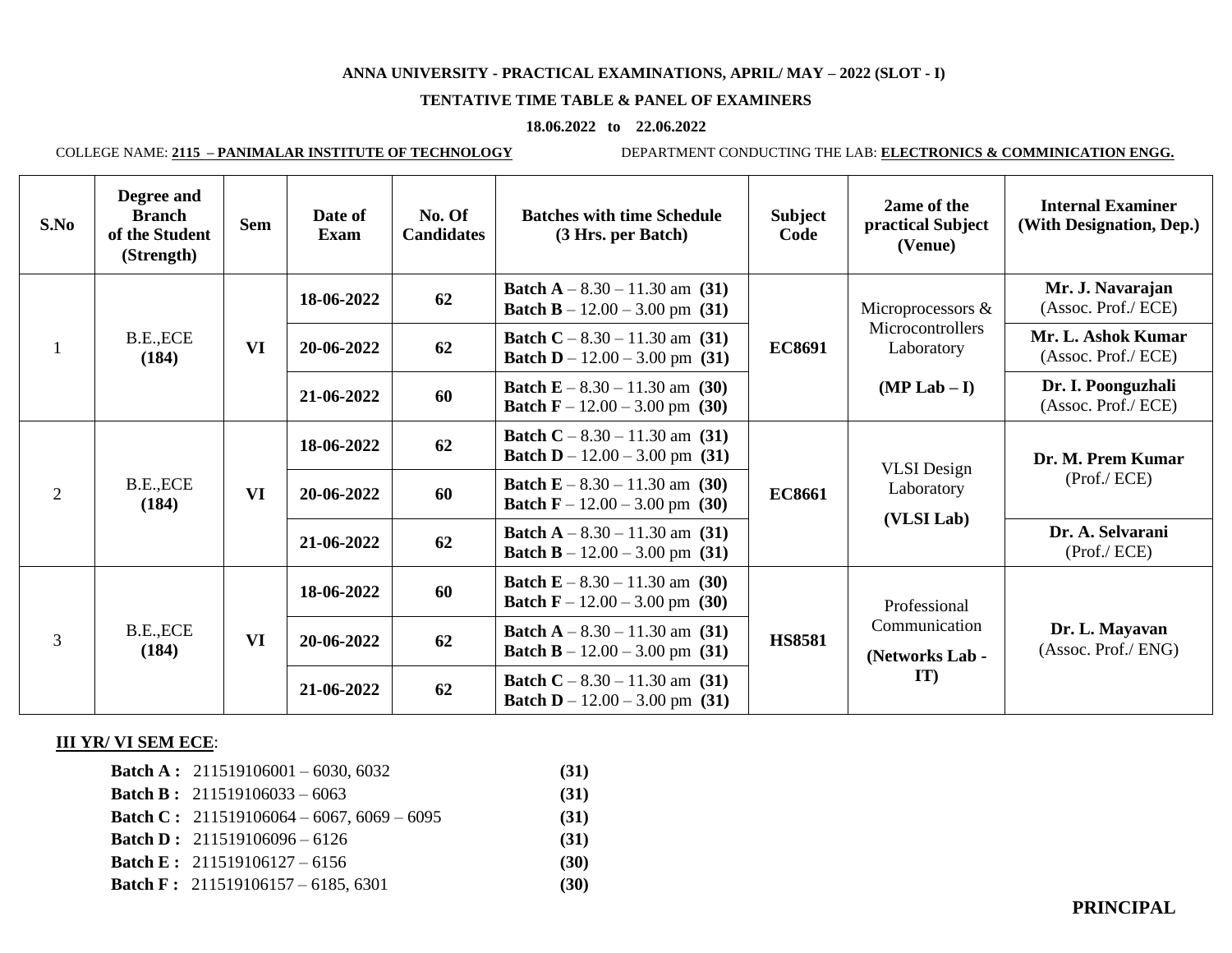# **TENTATIVE TIME TABLE & PANEL OF EXAMINERS**

# **18.06.2022 to 22.06.2022**

COLLEGE NAME: **2115 – PANIMALAR INSTITUTE OF TECHNOLOGY** DEPARTMENT CONDUCTING THE LAB: **ELECTRONICS & COMMINICATION ENGG.**

| S. No. | Degree and<br><b>Branch</b><br>of the Student<br>(Strength) | <b>Sem</b>  | Date of<br>Exam | No. of<br><b>Candidates</b> | <b>Batches with time Schedule</b>                                         | <b>Subject</b><br>Code                                                     | <b>Name of the Practical</b><br><b>Subject with Venue</b><br><b>Details</b> | <b>Internal Examiner</b><br>(With Designation, Dep.) |                          |
|--------|-------------------------------------------------------------|-------------|-----------------|-----------------------------|---------------------------------------------------------------------------|----------------------------------------------------------------------------|-----------------------------------------------------------------------------|------------------------------------------------------|--------------------------|
|        | B.E., ECE<br>(193)                                          | <b>VIII</b> | 20-06-2022      | 26                          | $8.30 A.M - 11.30 A.M$<br>Batch $(A1 - A9)$<br>(9 Batches)                | <b>EC8811</b>                                                              | Project work<br>(ECE AV Hall)                                               | Dr. M. Hari Prasath                                  |                          |
|        |                                                             |             |                 | 26                          | 12.00 P.M - 3.00 PM<br>Batch $(A10 - A18)$<br>(9 Batches)                 |                                                                            |                                                                             | (Asst. Prof./ ECE)                                   |                          |
|        |                                                             |             | 20-06-2022      | 26                          | 8.30 A.M - 11.30 A.M<br>Batch $(A19 - A27)$<br>(9 Batches)                |                                                                            | Project work                                                                | Mrs. R. Prathipa                                     |                          |
|        |                                                             |             |                 | 25                          | $12.00$ P.M $- 3.00$ PM<br>Batch $(A28 - A32)$ , $(B1-B4)$<br>(9 Batches) | <b>EC8811</b>                                                              | (CN Lab)                                                                    | (Assoc. Prof./ ECE)                                  |                          |
|        |                                                             |             |                 | 21-06-2022                  | 30                                                                        | 8.30 A.M - 11.30 A.M<br>Batch $(B5 - B14)$<br>Project work<br>(10 Batches) |                                                                             |                                                      | Dr. M. Hari Prasath      |
|        |                                                             |             |                 | 30                          | $12.00$ P.M $- 3.00$ PM<br>Batch $(B15 - B24)$<br>(10 Batches)            | <b>EC8811</b>                                                              | (ECE AV Hall)                                                               | (Asst. Prof./ ECE)                                   |                          |
|        |                                                             |             |                 |                             | 21-06-2022<br>(FN)                                                        | 30                                                                         | 8.30 A.M - 11.30 A.M<br>Batch $(B25 - B34)$<br>(10 Batches)                 | <b>EC8811</b>                                        | Project work<br>(CN Lab) |

**PRINCIPAL**